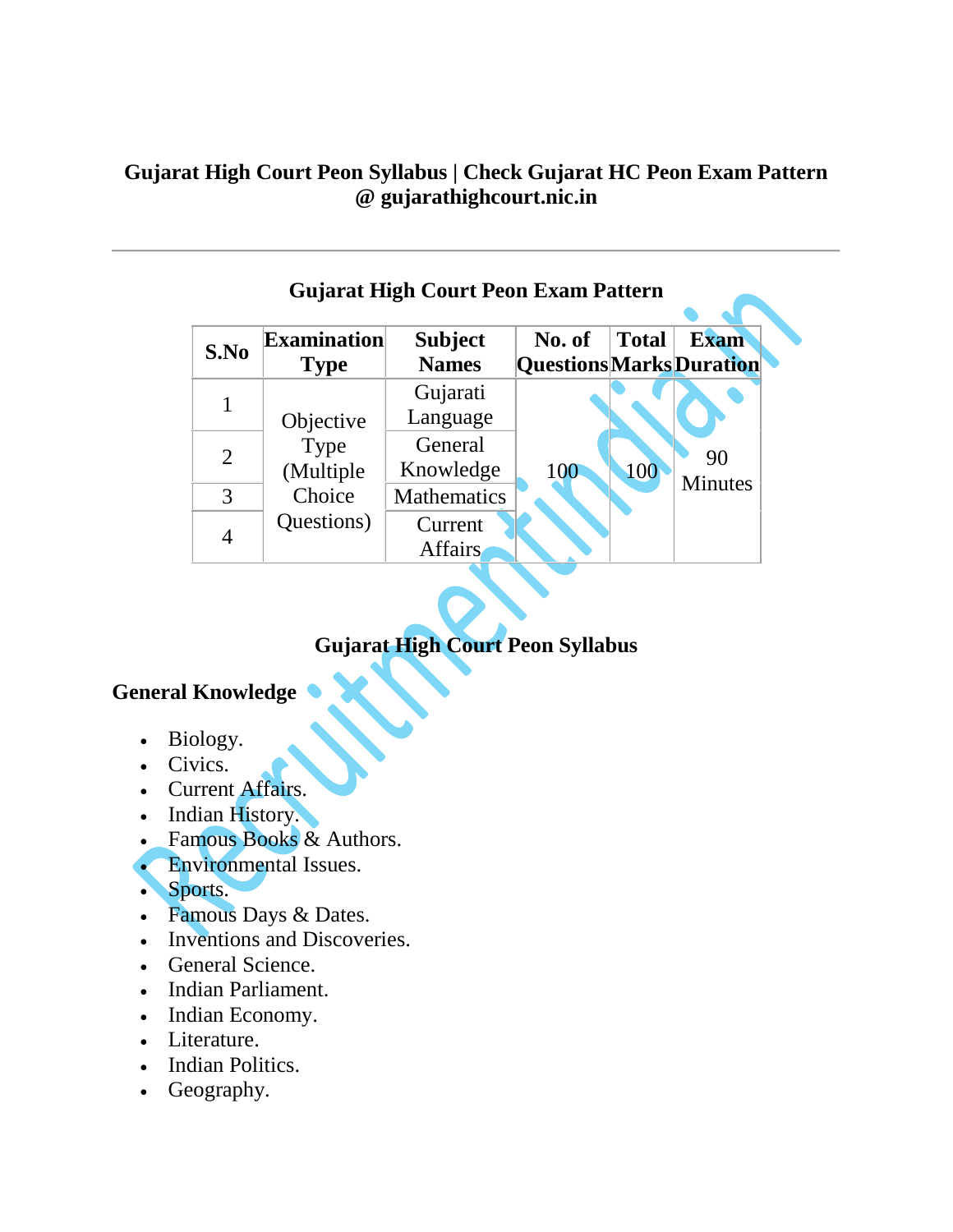- Artists.
- Countries and Capitals.
- Tourism.
- Rivers, Lakes and, Seas.
- Heritage.
- Famous Places in India.

### **Gujarati Language**

- Idioms & Phrases.
- Fill in the Blanks.
- Transformation of Sentences.
- Comprehension.
- Synonyms.
- Usage of Words.
- Vocabulary.
- Tenses.
- Grammar.
- Antonyms.

# **Mathematics**

- Time and Work.
- Boats and Streams.
- Logarithm.
- Problems on Ages.
- Area.
- Partnership.
- Height and Distance.
- Square Root and Cube Root.
- Pipes and Cistern.
- Simple Interest.
- Ratio and Proportion.
- Compound Interest.
- Average.
- Problems on H.C.F & L.C.M.
- Chain Rule.
- Banker's Discount.
- Simplification.
- Permutation and Combination.